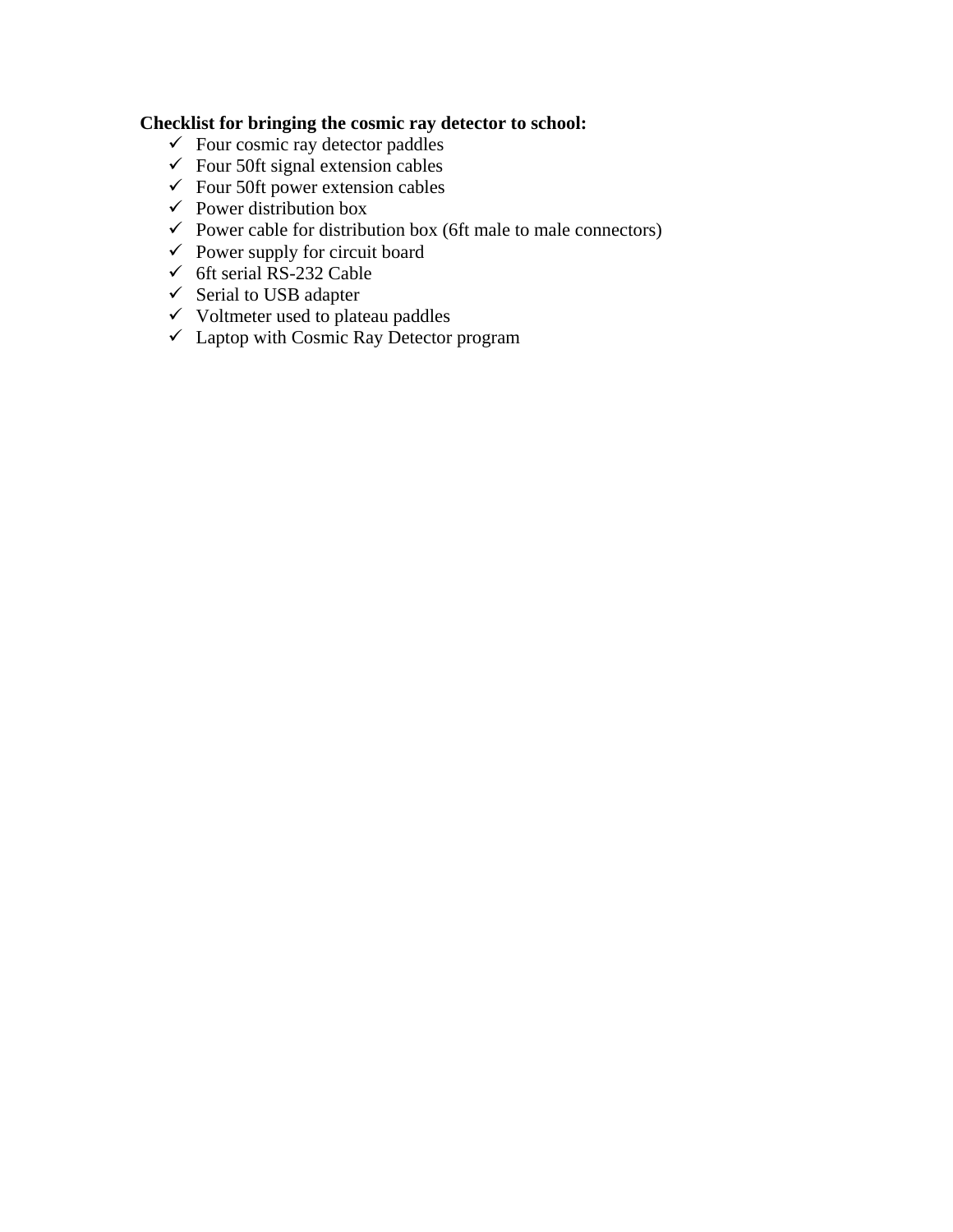# **Parts List:**



Cosmic Ray Detector Data Acquisition Board



Detector Paddles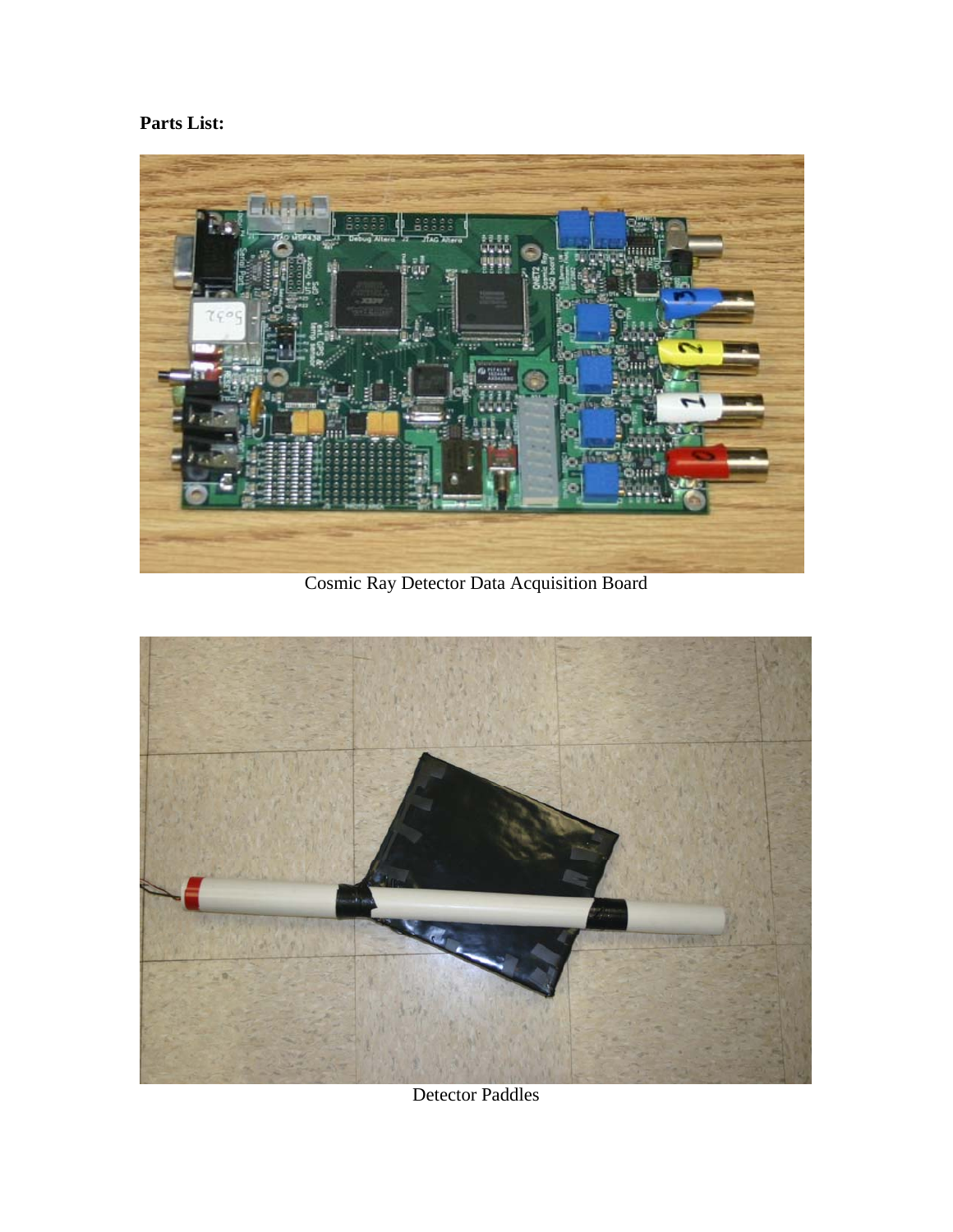

Power Distribution Box



USB to serial adapter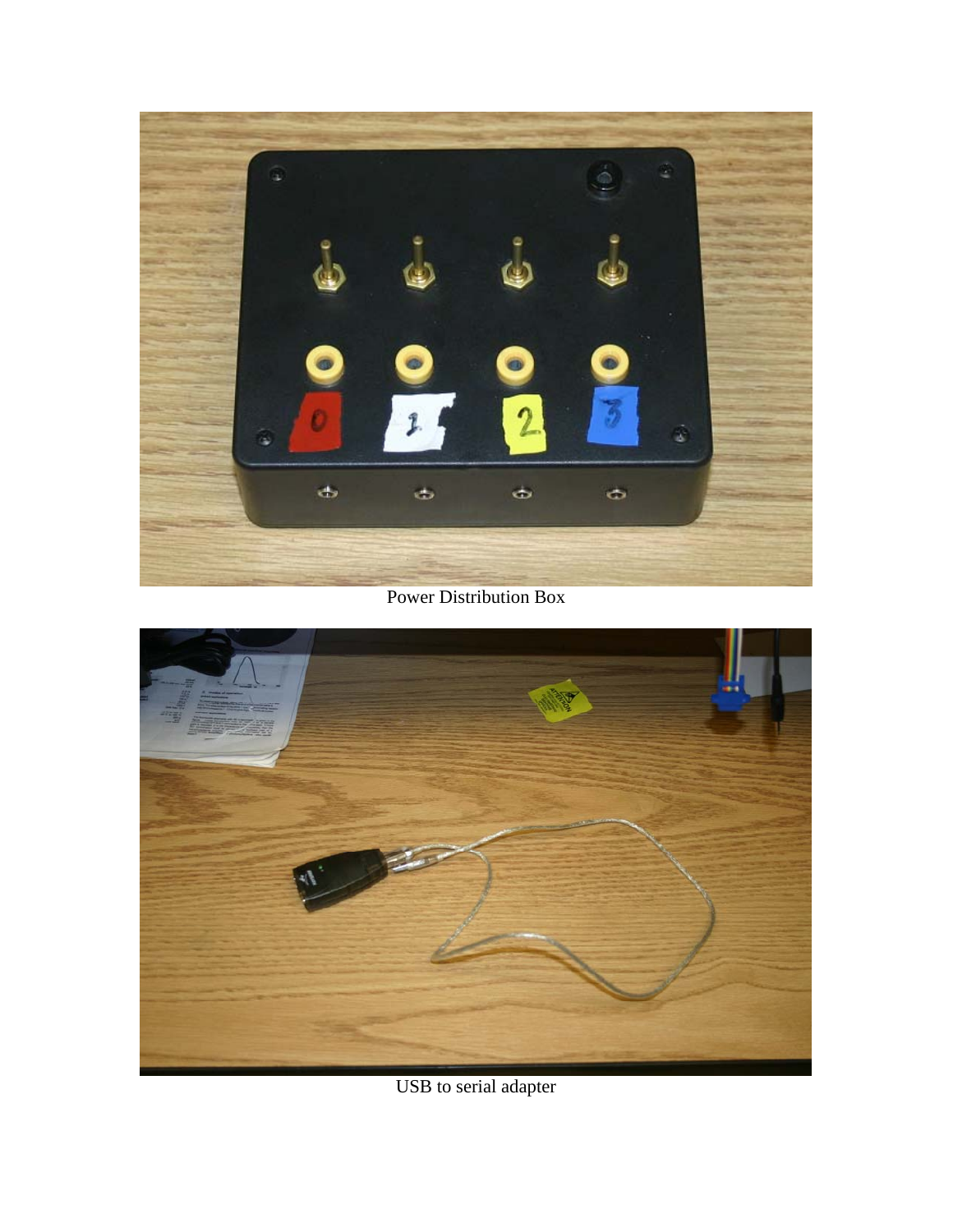### **Instructions for installing the USB to serial adapter:**

Attach the USB to serial adapter to your computer. Found new hardware wizard should appear.

Insert the driver CD into your computer and allow the computer to search for drivers automatically. The driver should install automatically.

#### **How to Find the COM Port Number:**

Right click on My Computer and point to properties:



On the window that shows up, select the tab hardware:

| <b>System Properties</b>                                                                                                                                                                                                                                                                                                                                                                          |                       |                                                                                                                                                    |  |          |          |  |
|---------------------------------------------------------------------------------------------------------------------------------------------------------------------------------------------------------------------------------------------------------------------------------------------------------------------------------------------------------------------------------------------------|-----------------------|----------------------------------------------------------------------------------------------------------------------------------------------------|--|----------|----------|--|
|                                                                                                                                                                                                                                                                                                                                                                                                   |                       | Remote<br><b>System Restore</b><br><b>Automatic Updates</b>                                                                                        |  |          |          |  |
|                                                                                                                                                                                                                                                                                                                                                                                                   | General               | <b>Computer Name</b>                                                                                                                               |  | Hardware | Advanced |  |
|                                                                                                                                                                                                                                                                                                                                                                                                   | <b>Device Manager</b> | The Device Manager lists all the hardware devices installed<br>on your computer. Use the Device Manager to change the<br>properties of any device. |  |          |          |  |
|                                                                                                                                                                                                                                                                                                                                                                                                   |                       | Device Manager                                                                                                                                     |  |          |          |  |
| Drivers<br>Driver Signing lets you make sure that installed drivers are<br>compatible with Windows. Windows Update lets you set up<br>how Windows connects to Windows Update for drivers.<br><b>Driver Signing</b><br>Windows Update<br><b>Hardware Profiles</b><br>Hardware profiles provide a way for you to set up and store<br>different hardware configurations.<br><b>Hardware Profiles</b> |                       |                                                                                                                                                    |  |          |          |  |
|                                                                                                                                                                                                                                                                                                                                                                                                   |                       |                                                                                                                                                    |  |          |          |  |
|                                                                                                                                                                                                                                                                                                                                                                                                   | OK<br>Cancel<br>Apply |                                                                                                                                                    |  |          |          |  |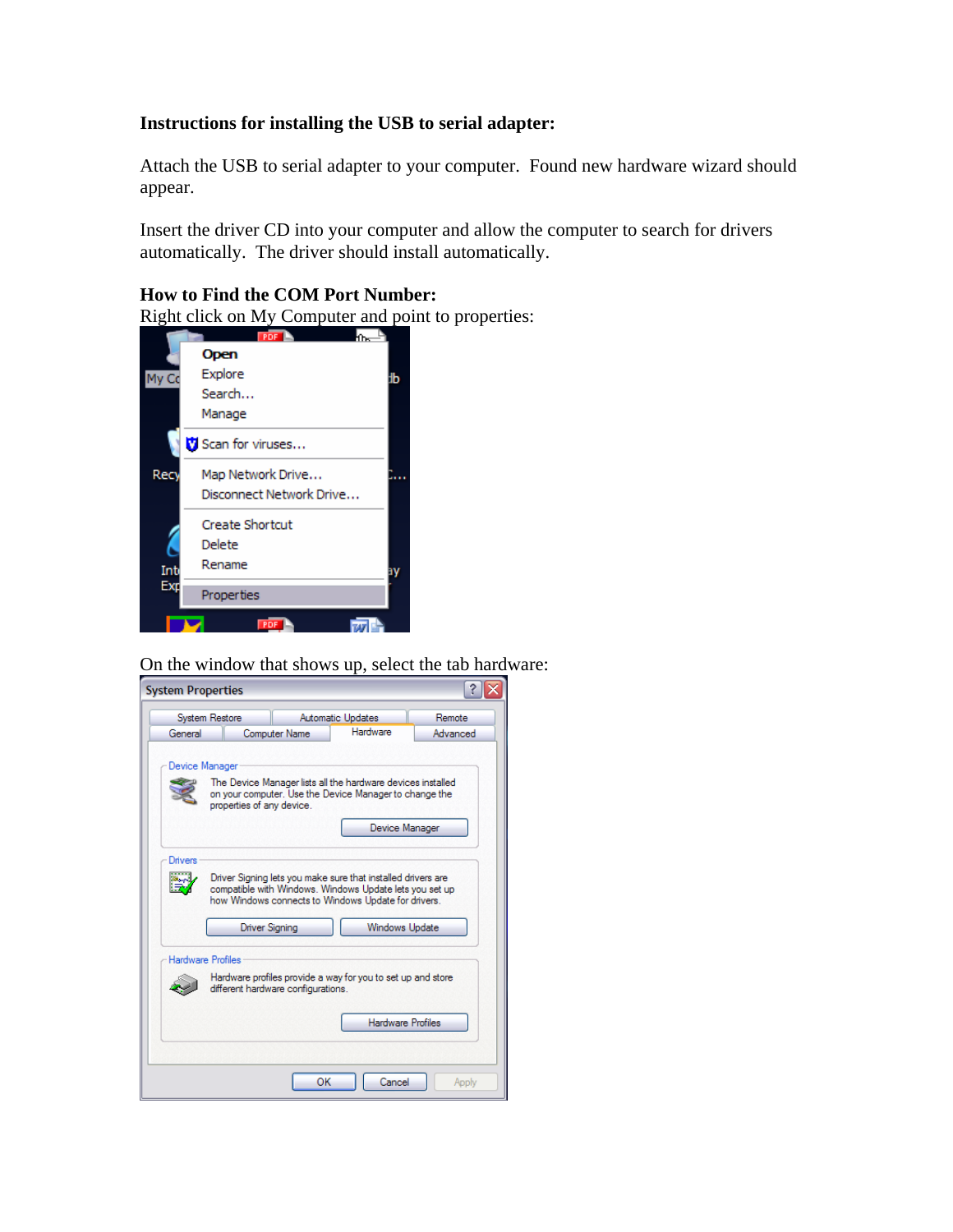Select device manager under the hardware tab. Expand the list "Ports".



The port that your USB to serial adapter is on is shown under the "USB Serial Port". In this example the port our detector is attached to is COM 4.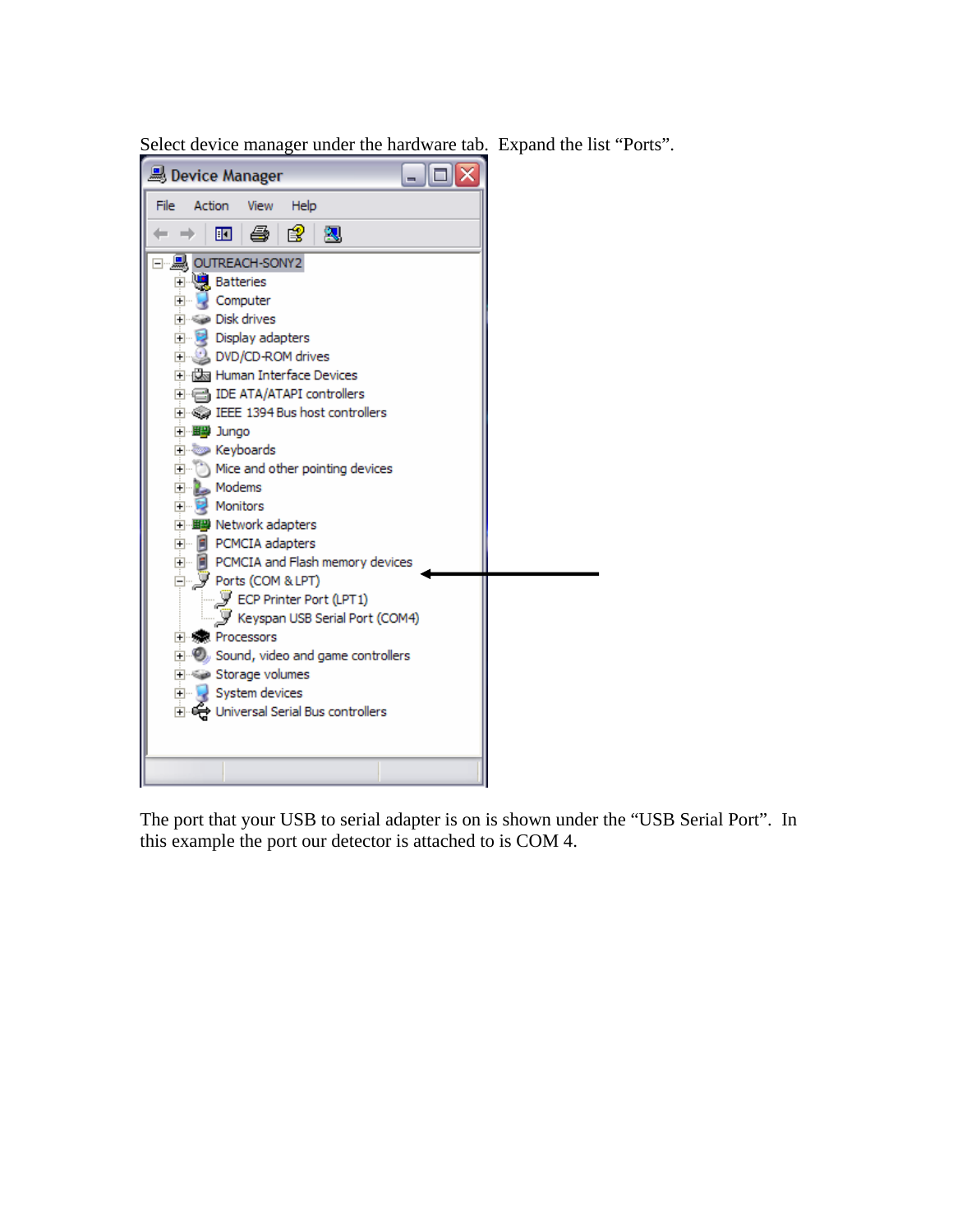# **Set-Up of Detector:**

Attach paddles to the cosmic ray detector data acquisition board through the signal cables. Make sure the paddles are attached to the proper inputs in the cosmic ray board (color coded).



Attach the power cables from the paddles to the power box. Again, ensure that the proper colors are attached to the proper place on the power distribution box.

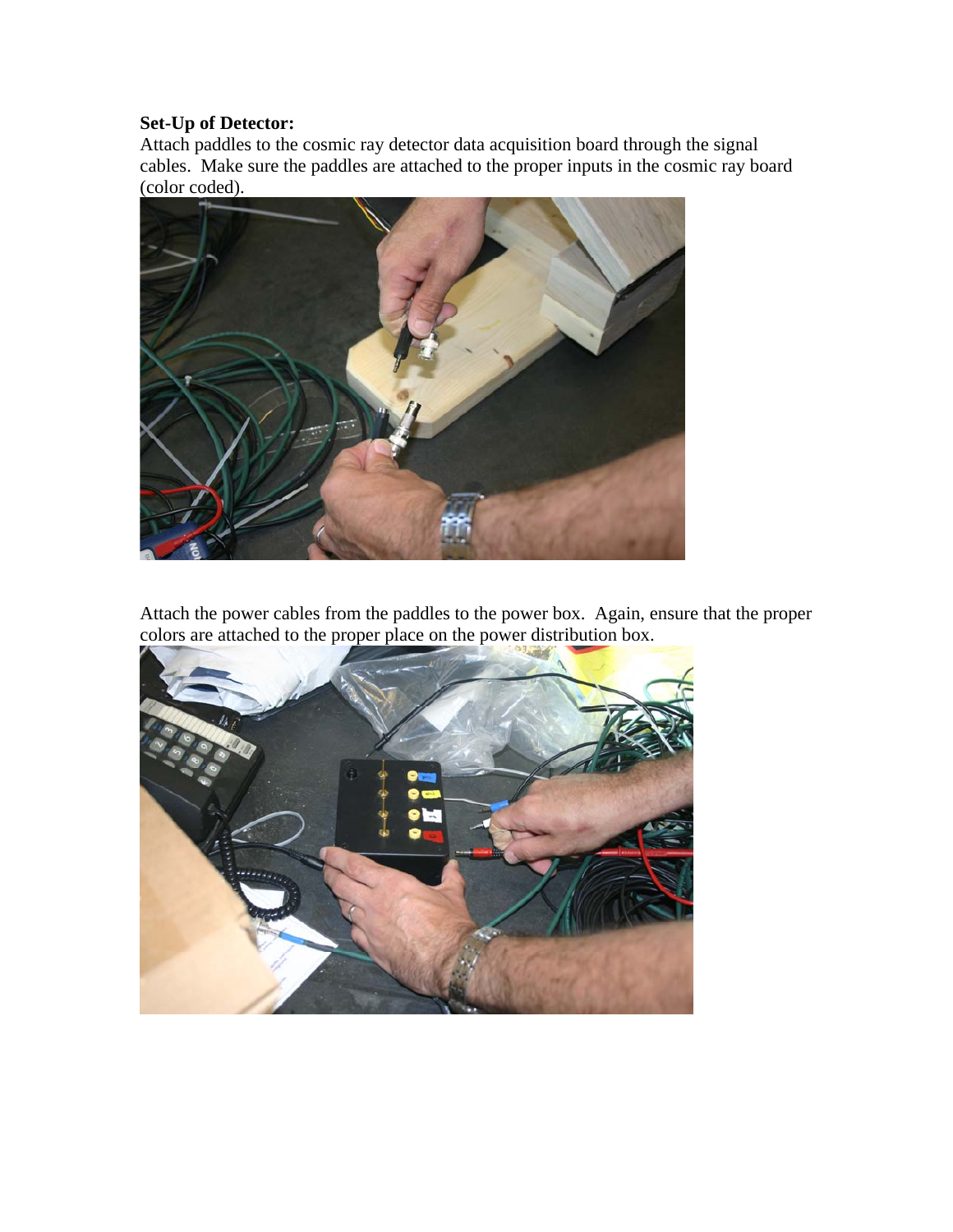Attach the serial connector to the board.



Attach the serial to USB connector to the opposite end of the serial cable. Attach the USB port connector to the computer.